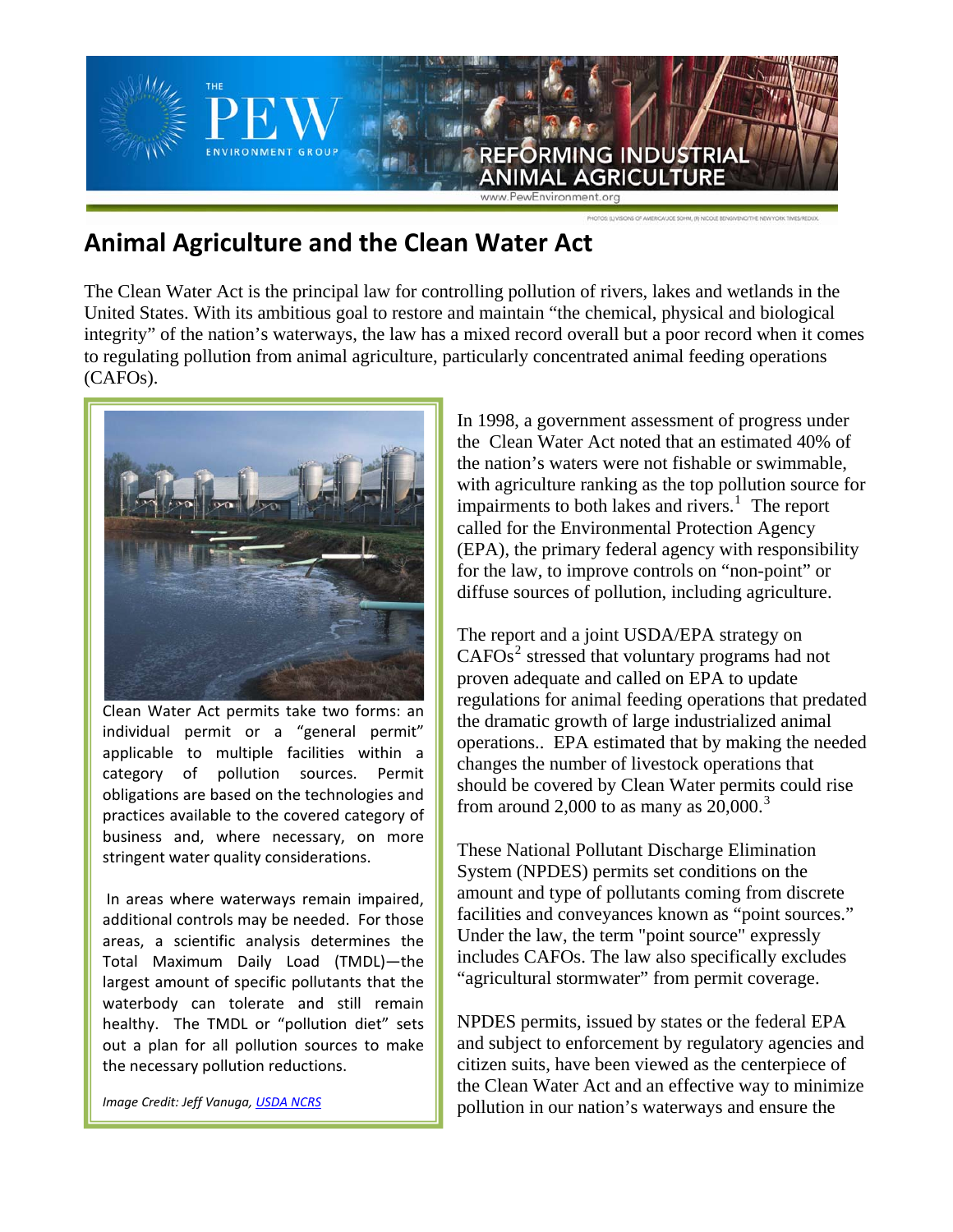health of lakes, rivers, and groundwater nationwide. However, industrialized animal agriculture operations have long resisted using permit requirements to address pollution from their operations and instead advocated for voluntary "best management practices."[4](#page-3-1)

## **New Rules—Under Challenge**

A decade following the release of the 1998 report," EPA issued new rules for  $CAFOs<sup>5</sup>$  $CAFOs<sup>5</sup>$  $CAFOs<sup>5</sup>$  that, in essence, treat livestock operations as both point sources and non-point sources, with permit obligations for discharges other than stormwater runoff from fields where manure has been properly applied as fertilizer. These rules call for the largest facilities to apply for NPDES permits, as required of any point source, if they plan to discharge or operate in ways that would allow pollutants into waterways. Permits would cover the management of manure, litter, dead animals and other wastes from animal confinement areas, feed storage areas, manure handling facilities, fields receiving manure applications and other pathways for pollutants to reach waterways.

The permit rules also specify that when manure is applied to crop land under the control of the CAFO, operators must follow a Nutrient Management Plan (NMP) to assure that the rates, timing and methods of application protect water quality and constitute legitimate fertilization rather than simple waste disposal. The NMP would be subject to public review and comment



According to the Government Accountability Office, "[n]o federal agency collects accurate and consistent data on the number, size, and location of CAFOs," and EPA itself does not have a complete record of CAFOs permitted under the Clean Water Act.

*Concentrated Animal Feeding Operations: EPA Needs More Information and a Clearly Defined Strategy to Protect Air and Water Quality from Pollutants of Concern* (Washington, DC: Government Accountability Office, September 2008), <http://www.gao.gov/new.items/d08944.pdf>.

*Image credit: Copterviews.com – [USDA](http://www.ars.usda.gov/is/graphics/photos/mar05/d033-1.htm) ARS*

and, once approved, specific terms of the plan would become enforceable permit conditions. If a facility operates in compliance with an approved NMP, any runoff that occurs during a heavy storm is treated as "non-point pollution" or "agricultural stormwater" and exempt from permit sanctions.

The 2008 rules have been criticized by environmental groups for failing to identify all existing CAFOs, for covering too few operations and for failing to require tighter controls on the releases of harmful pathogens in CAFO wastes.<sup>[6](#page-3-1)</sup> They have also been criticized by industry, which mounted a legal challenge to the requirement for permits to cover facilities with a "potential to discharge."<sup>[7](#page-3-1)</sup> The rules remain in effect as of October 2010, and include the following points of contention.

 $\triangleleft$  An earlier but contested version of the rule<sup>[8](#page-3-1)</sup> required large operators to apply for a permit as a matter of course, but the final rule calls for a case-by-case self-evaluation of a facility's design, construction and operation to assess the "potential to discharge."<sup>[9](#page-3-1)</sup> Smaller facilities whose manure management practices threaten water quality are subject to permitting requirements only after inspection reveals a problem. While industry argues that only facilities that actually discharge should be covered by permits, others believe that all CAFOs discharge to some extent and a standard requirement for permitting will provide for needed review of operations before problems arise.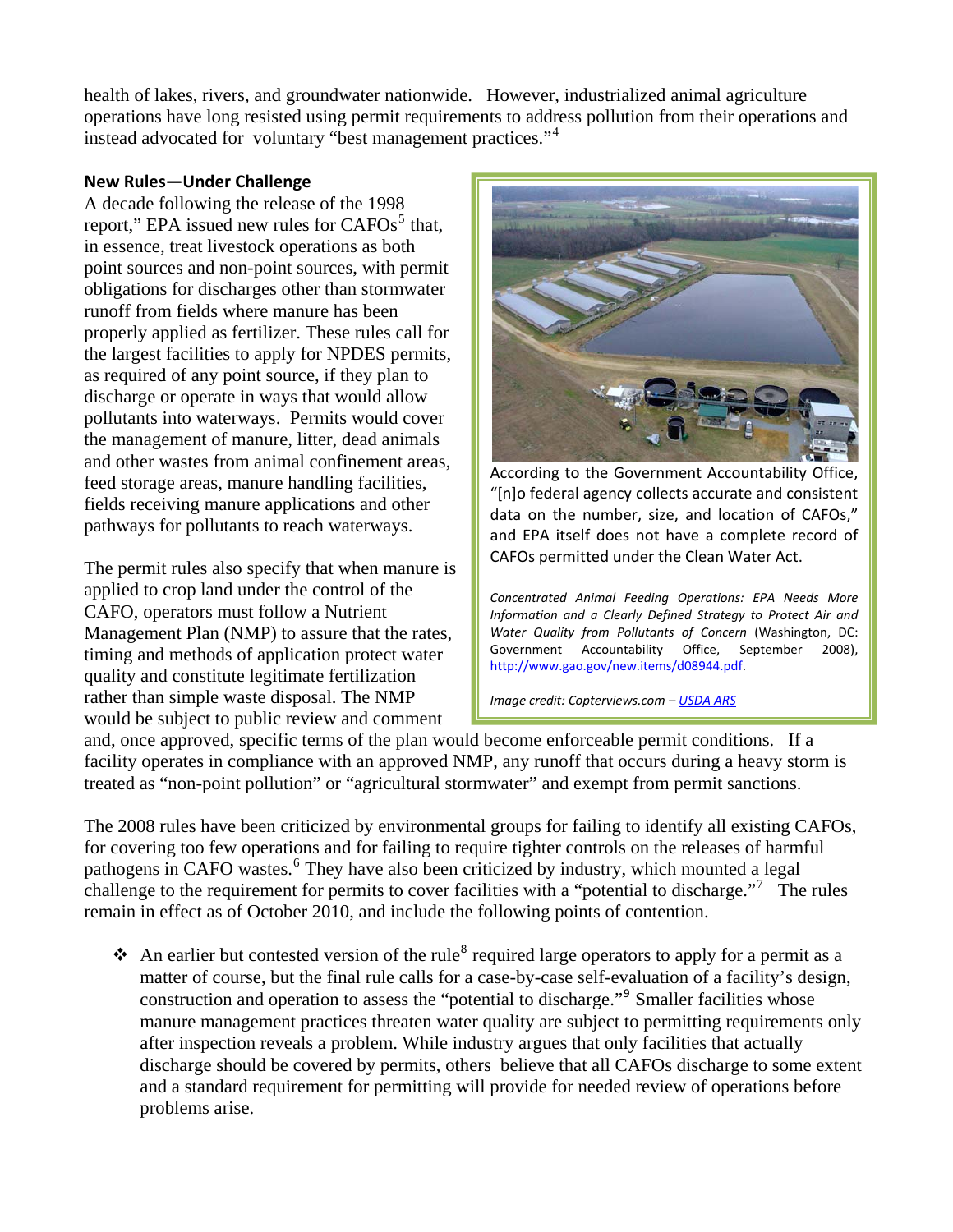- Major corporations often contract with individual farmers to feed and manage animals owned by the corporation under terms specifying housing, feed and other aspects of livestock management.<sup>[10](#page-3-1)</sup> EPA's initial proposal would have required both entities to sign and be responsible for the permit.<sup>[11](#page-3-1)</sup> The final rule excluded this co-permitting approach, and only the grower is directed to apply for a permit, even though the contract terms may affect the volume and nature of wastes produced.
- EPA's CAFO rules address land application of manure but require compliance with an NMP only for land owned by or under the control of the operator. A CAFO operator whose animals produce more than a usable amount of manure may ship the excess manure off site and must document the transfer of that waste. But, once the waste is transferred, its use is no longer regulated under the Clean Water Act and no longer the responsibility of the CAFO operator.
- Clean Water Act permit holders with facilities that pipe or channel discharges to waterways are generally



The National Pork Producers Council and others are arguing in court that the Clean Water Act does not authorize EPA to require a permit for a CAFO's land application areas if that operation has a "mere potential to discharge." Even if an operator voluntarily seeks a permit to cover the animal feeding area and manure storage, they argue, the law does not allow EPA to include limits on the timing or rate of manure application to cropland.

*James T. Banks et al., "Brief of Petitioners National Pork Producers Council, American Farm Bureau Federation, United Egg Producers, North Carolina Pork Council, National Milk Producers Federation, Dairy Business Association, Inc., Oklahoma Pork Producers, National Chicken Council, and U.S. Poultry & Egg Association, United States Court of Appeals for the Fifth Circuit, National Pork Producers Council, et al. v. United States Environmental Protection Agency," December 7, 2009, [http://www.fb.org/legal/files/id\\_15/AFBF%20Opening%20Brief%](http://www.fb.org/legal/files/id_15/AFBF%20Opening%20Brief%20%2812.07.09%29.pdf)*

*[20%2812.07.09%29.pdf.](http://www.fb.org/legal/files/id_15/AFBF%20Opening%20Brief%20%2812.07.09%29.pdf)*

required to complete and submit monitoring reports on a frequent basis. That information is readily accessible to the public. For CAFOs, permits generally require annual analysis of manure, litter and other wastewaters as well as soil testing at least once every five years. This information, along with the facility's NMP, is to be kept on-site and available to regulators rather than submitted to regulatory agencies. Public access and review of such data appears to be limited.

U.S. livestock production generates between 500 million and 1 billion tons of manure annually, with a significant part of that waste coming from CAFO operations with minimal treatment requirements. Clear and improved regulations and permit requirements under the Clean Water Act are critical to ensuring that industrialized animal agriculture in the U.S. does not continue to contribute to the pollution of our lakes, rivers and groundwater.

*For more information, please contact Velma Smith at (202) 887‐8800 or* [vsmith@pewtrusts.org](mailto:vsmith@pewtrusts.org)*.*